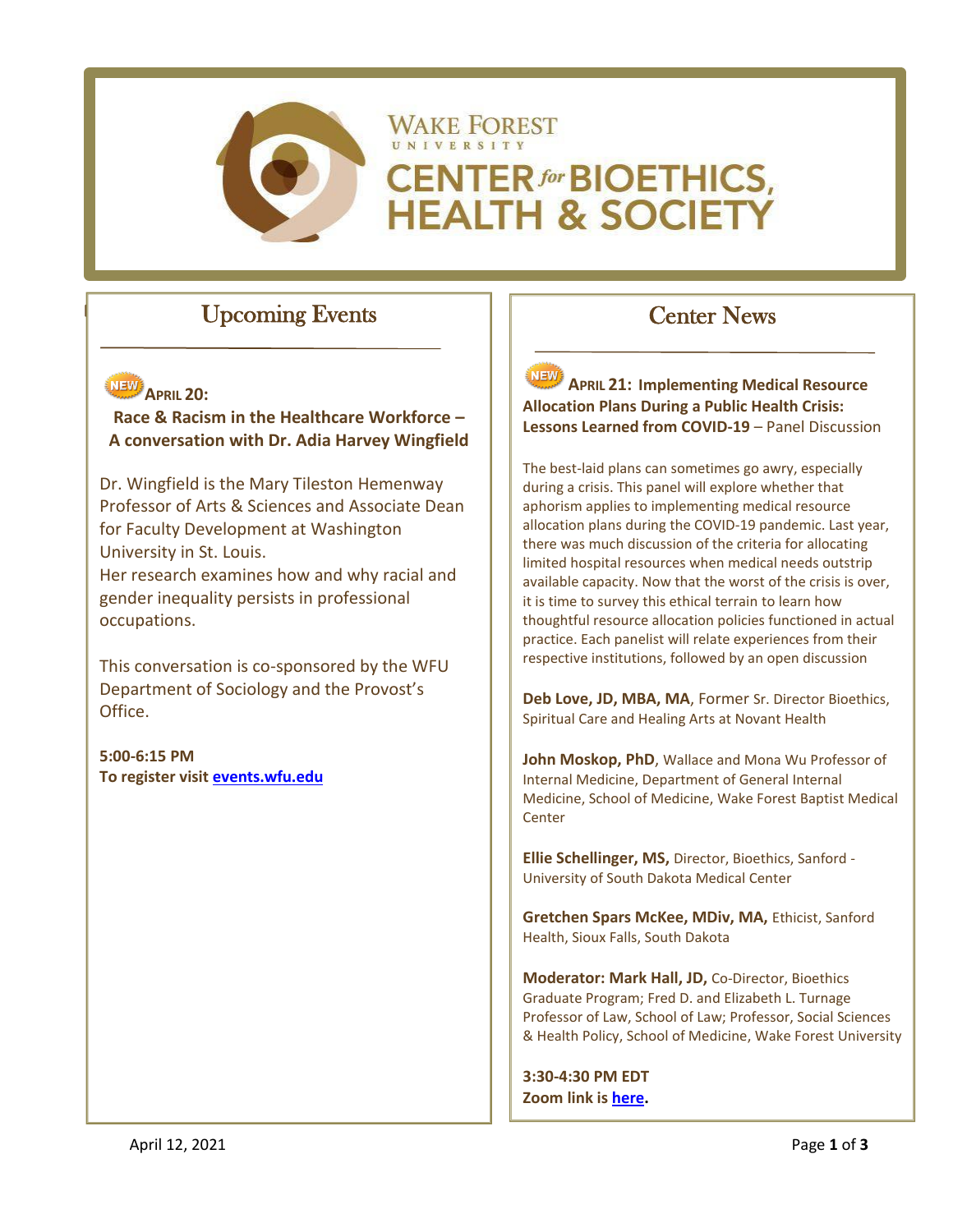## Center News

We are pleased to announce that a recording of "*What Knowing Might Mean*," a Performable Case Study (PCS) concerning vaccine hesitancy, is available for viewing and educational use [here](https://bioethics.wfu.edu/a-performable-case-study-what-knowing-might-mean-inspired-by-vaccine-hesitancy-issues-2/)*.* This production was written by students of Professor Richard Robeson's Fall 2019 class.

Dr. Larry Churchill's Lecture from the 29<sup>th</sup> September, "Ethics for the Anthropocene", is available for viewing [here.](https://bioethics.wfu.edu/speaker-series/)

**Spring faculty publications and scholarly work include:**

**Nicholas Colgrove, PhD, Post-Doctoral Fellow:** Presentations -

"*Examining the Foundations of Contemporary Bioethics: Building on Solid Ground or Shifting Sands?*" University of Alberta, School of Medicine, March 2021.

"*The Expectations of Religious Patients: What Scholars Say They Expect vs. What They Actually Expect*." Ohio State University, Columbus, OH, Conference on Medicine and Religion*,* March 2021.

"*Epistemic Humility and Conscientious Objection: Humility as a Reason to Compromise?*" Wake Forest University, Winston-Salem, NC, Department of Philosophy Speakers Series, March 2021.

#### **Christine N. Coughlin, JD, Faculty:**

"*Undocumented Immigrants and Covid 19 Vaccination"*, [https://www.thehastingscenter.org/undocumented](https://www.thehastingscenter.org/undocumented-immigrants-and-covid-19-vaccination/)[immigrants-and-covid-19-vaccination/.](https://www.thehastingscenter.org/undocumented-immigrants-and-covid-19-vaccination/) It was published by Hastings Center Bioethics Forum. Coauthored with Mark A. Rothstein.

The following article was cited by the WHO in its policy paper on Sustaining Lives and Livelihoods in the pandemic. Rothstein MA, **Coughlin CN**. "*Ensuring Compliance with Quarantine by Undocumented Immigrants and Other Vulnerable Groups: Public Health Versus Politics"*. [Am J Public Health.](https://ajph.aphapublications.org/action/doSearch?SeriesKey=ajph&AllField=Ensuring+Compliance+with+Quarantine+by+Undocumented+Immigrants+and+Other+Vulnerable+Groups%3A+Public+Health+Versus+Politics&ConceptID=)  [2019;109\(9\):1179-83](https://ajph.aphapublications.org/action/doSearch?SeriesKey=ajph&AllField=Ensuring+Compliance+with+Quarantine+by+Undocumented+Immigrants+and+Other+Vulnerable+Groups%3A+Public+Health+Versus+Politics&ConceptID=)

Center News

[PDF] "*[Sustaining lives and livelihoods: a decision](https://apps.who.int/iris/bitstream/handle/10665/339598/9789240017948-eng.pdf?sequence=1)  [framework for calibrating social and movement](https://apps.who.int/iris/bitstream/handle/10665/339598/9789240017948-eng.pdf?sequence=1)  [measures during the COVID-19 pandemic](https://apps.who.int/iris/bitstream/handle/10665/339598/9789240017948-eng.pdf?sequence=1)*" - World Health Organization - 2020 - apps.who.int

#### **Mark Hall, JD, Faculty:**

**"***Vaccine Passport" Certification — Policy and Ethical Considerations –* Mark A. Hall, JD.and David M. Studdert, ScD, LLB, MPH; [NEJM March 31, 2021, DOI:](https://www.nejm.org/doi/full/10.1056/NEJMp2104289)  [10.1056/NEJMp2104289](https://www.nejm.org/doi/full/10.1056/NEJMp2104289)

#### **Ana Iltis, PhD, Faculty:**

"*Rethinking Human Embryo Research Policies*". Matthews, K.R., Iltis, A.S., Marquez, N.G., Wagner, D.S., Robert, J.S., de Melo‐Martín, I., Bigg, M., Franklin, S., Holm, S., Metzler, I. and Molè, M.A., 2021. [Hastings Center Report,](https://onlinelibrary.wiley.com/doi/full/10.1002/hast.1215) 51(1), pp.47-51

#### **Nancy M.P. King, JD, Faculty:**

**King NMP**, Henderson GE, Churchill LR. "*Beyond the Medical Model: Retooling Bioethics for the Work Ahead.*" [Am J Bioeth. 2021 Feb;21\(2\):53-55. doi:](https://pubmed.ncbi.nlm.nih.gov/33534685/)  [10.1080/15265161.2020.1861382.](https://pubmed.ncbi.nlm.nih.gov/33534685/)

Paquin RS, Lewis MA, **King NMP** et al.: "*Outreach to New Mothers Through Direct Mail and Email: Recruitment in the Early Check Research Study*." *[Clin](https://ascpt.onlinelibrary.wiley.com/doi/full/10.1111/cts.12950)  Transl Sci* [2021;\(vol\):1-10. DOI: 10.1111/cts.12950](https://ascpt.onlinelibrary.wiley.com/doi/full/10.1111/cts.12950)

#### **John Moskop, PhD, Faculty:**

Serving this year as Chair of the Ethics Committee of the American College of Emergency Physicians.